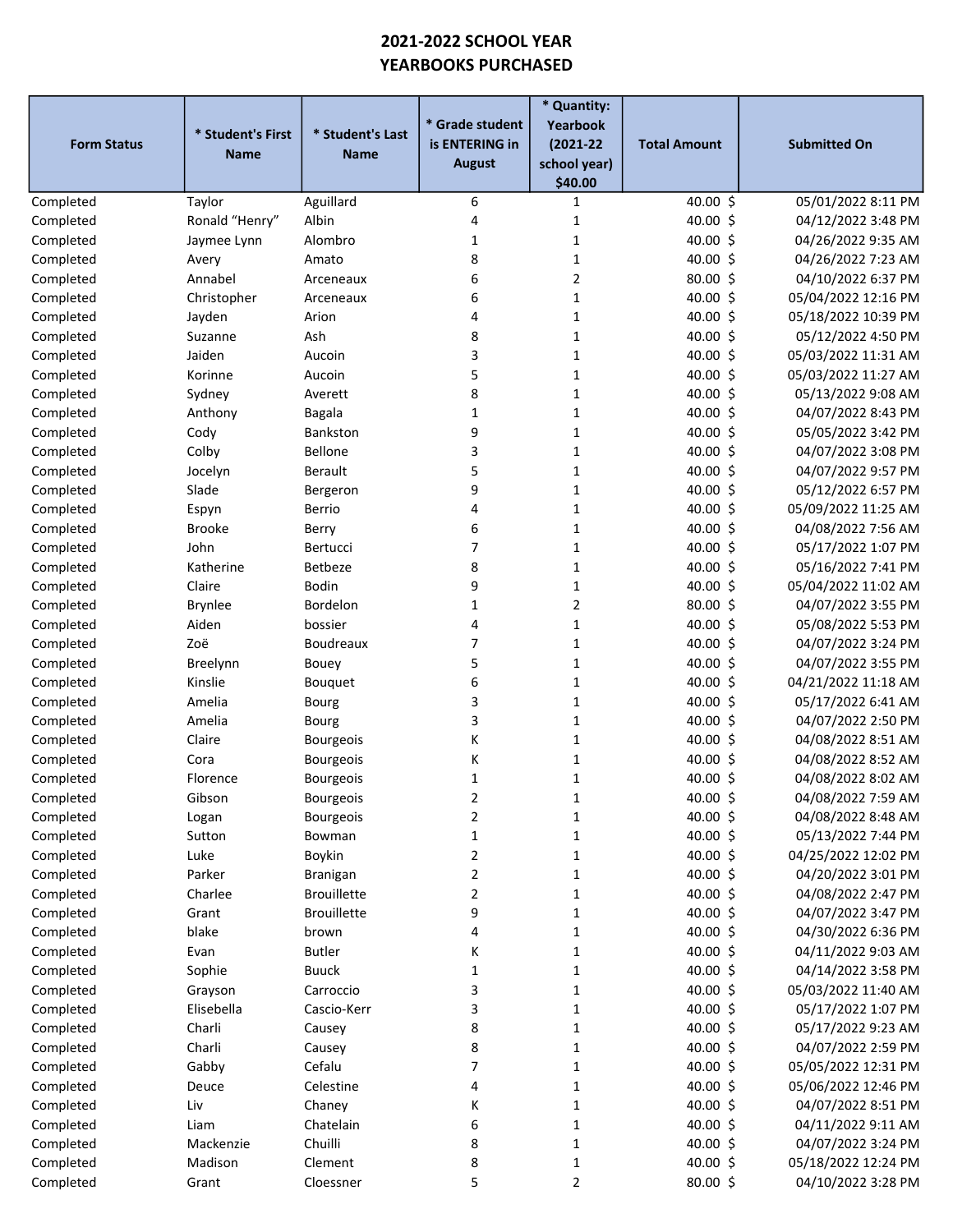|                        |                   |                         |                                   | * Quantity:               |                      |                                          |
|------------------------|-------------------|-------------------------|-----------------------------------|---------------------------|----------------------|------------------------------------------|
| <b>Form Status</b>     | * Student's First | * Student's Last        | * Grade student<br>is ENTERING in | Yearbook<br>$(2021 - 22)$ | <b>Total Amount</b>  | <b>Submitted On</b>                      |
|                        | <b>Name</b>       | <b>Name</b>             | <b>August</b>                     | school year)              |                      |                                          |
|                        |                   |                         |                                   | \$40.00                   |                      |                                          |
| Completed              | Bentley           | Comeaux                 | 5                                 | 2                         | 80.00 \$             | 04/16/2022 8:55 AM                       |
| Completed              | Kayleigh          | Comeaux                 | 5                                 | 1                         | 40.00 \$             | 04/23/2022 5:39 PM                       |
| Completed              | Ryan              | Copsey                  | 3                                 | 1                         | 40.00 \$             | 04/07/2022 4:30 PM                       |
| Completed              | Madeline          | Cox                     | $\overline{7}$                    | 1                         | 40.00 \$             | 05/13/2022 7:51 PM                       |
| Completed              | Mary Claire       | Cox                     | $\overline{7}$                    | 1                         | 40.00 \$             | 05/13/2022 7:53 PM                       |
| Completed              | Jessica           | Crain                   | 9                                 | 1                         | 40.00 \$             | 05/05/2022 5:56 PM                       |
| Completed              | Addison           | Crochet                 | 3                                 | 1                         | 40.00 \$             | 05/01/2022 8:58 PM                       |
| Completed              | Harper            | Daigle                  | 5                                 | $\mathbf{1}$              | 40.00 \$             | 04/07/2022 2:55 PM                       |
| Completed              | Riley             | Daigle                  | 7                                 | $\mathbf{1}$              | 40.00 \$             | 04/07/2022 2:50 PM                       |
| Completed              | Amy               | Dantin                  | 5                                 | $\mathbf{1}$              | 40.00 \$             | 04/13/2022 7:18 AM                       |
| Completed              | Lily              | Dauzat                  | 6                                 | $\mathbf{1}$              | 40.00 \$             | 05/15/2022 4:16 PM                       |
| Completed              | James             | Davis                   | 4                                 | $\mathbf{1}$              | 40.00 \$             | 04/12/2022 5:27 PM                       |
| Completed              | Mollie            | Davis                   | 4                                 | $\overline{2}$            | 80.00\$              | 05/09/2022 5:40 PM                       |
| Completed              | Kensley           | Dawson                  | 5                                 | $\overline{2}$            | 80.00 \$             | 05/08/2022 11:18 AM                      |
| Completed              | William           | Dayries                 | 9                                 | $\mathbf{1}$              | 40.00 \$             | 04/26/2022 7:39 PM                       |
| Completed              | Paityn            | DeLaughter              | 9                                 | 1                         | 40.00 \$             | 05/05/2022 4:05 PM                       |
| Completed              | Benjamin          | Desselle<br>DiBenedetto | $\overline{4}$                    | $\overline{2}$            | 80.00 \$             | 05/11/2022 5:11 PM                       |
| Completed              | Gracie            |                         | 4<br>$\overline{7}$               | $\mathbf{1}$              | 40.00 \$             | 04/13/2022 8:58 AM<br>04/10/2022 9:17 AM |
| Completed              | Ryan              | Didier<br>Diffendal     |                                   | $\mathbf{1}$              | 40.00 \$             |                                          |
| Completed              | Andrew            | Diffendal               | 6<br>8                            | 1                         | 40.00 \$<br>40.00 \$ | 04/07/2022 3:30 PM<br>04/07/2022 3:34 PM |
| Completed<br>Completed | Gregory           | Dobra                   | 4                                 | $\mathbf{1}$<br>1         | 40.00 \$             | 05/08/2022 9:42 PM                       |
| Completed              | Grayson<br>Marian | Duet                    | 5                                 | 1                         | 40.00 \$             | 05/05/2022 4:17 PM                       |
| Completed              | Eloise            | Duvall                  | 5                                 | $\mathbf{1}$              | 40.00 \$             | 04/07/2022 4:46 PM                       |
| Completed              | Lillian           | Duvall                  | $\overline{7}$                    | 1                         | 40.00 \$             | 04/07/2022 4:42 PM                       |
|                        |                   | Duvall                  | 3                                 | $\mathbf{1}$              | 40.00 \$             | 04/07/2022 4:49 PM                       |
| Completed              | Quinn<br>Jacob    | Easley                  | 8                                 | $\mathbf{1}$              | 40.00 \$             | 05/19/2022 8:12 PM                       |
| Completed<br>Completed | Jeremy            | Easley                  | 8                                 | 1                         | 40.00 \$             | 05/19/2022 8:17 PM                       |
| Completed              | Mary Charlotte    | Edwards                 | $\overline{2}$                    | 1                         | 40.00 \$             | 05/06/2022 1:23 PM                       |
| Completed              | Zane              | Edwards                 | $\overline{7}$                    | 1                         | 40.00 \$             | 05/13/2022 10:10 AM                      |
| Completed              | Arden             | Ehlers                  | 6                                 | $\mathbf{1}$              | 40.00 \$             | 04/14/2022 6:47 PM                       |
| Completed              | Peyton            | Evers                   | 3                                 | 1                         | 40.00 \$             | 04/07/2022 3:02 PM                       |
| Completed              | Hannah            | Falgoust                | 3                                 | 1                         | 40.00 \$             | 04/24/2022 11:18 PM                      |
| Completed              | Flynn             | Ferrer                  | 4                                 | $\mathbf{1}$              | 40.00 \$             | 04/08/2022 9:55 AM                       |
| Completed              | Lillian           | Fontaine                | $\overline{2}$                    | $\mathbf 1$               | 40.00 \$             | 05/12/2022 4:07 PM                       |
| Completed              | Alex              | Fontenot                | 4                                 | $\mathbf{1}$              | 40.00 \$             | 05/10/2022 5:54 PM                       |
| Completed              | Davis             | Foreman                 | 5                                 | $\mathbf{1}$              | 40.00 \$             | 05/10/2022 1:59 PM                       |
| Completed              | Norah             | Foreman                 | 7                                 | 3                         | 120.00 \$            | 05/05/2022 5:12 PM                       |
| Completed              | Ellie             | Fox                     | 4                                 | $\mathbf{1}$              | 40.00 \$             | 04/13/2022 1:05 PM                       |
| Completed              | Jordan            | Fox                     | 9                                 | $\mathbf{1}$              | 40.00 \$             | 04/07/2022 3:05 PM                       |
| Completed              | Connor            | Frank                   | 5                                 | $\mathbf{1}$              | 40.00 \$             | 05/19/2022 1:47 PM                       |
| Completed              | Olivia            | Frank                   | 3                                 | $\mathbf 1$               | 40.00 \$             | 05/19/2022 1:44 PM                       |
| Completed              | Reece             | Fuller                  | 3                                 | $\mathbf 1$               | 40.00 \$             | 05/12/2022 2:46 PM                       |
| Completed              | Myles             | Gaffney                 | $\pmb{4}$                         | $\overline{2}$            | 80.00 \$             | 05/05/2022 6:16 PM                       |
| Completed              | Aliza             | Gary                    | 7,9                               | $\mathbf 2$               | 80.00 \$             | 04/07/2022 4:21 PM                       |
| Completed              | James             | Gary                    | $\overline{7}$                    | $\mathbf 1$               | 40.00 \$             | 04/11/2022 9:38 AM                       |
| Completed              | Sidney            | Gill                    | $\overline{7}$                    | 3                         | 120.00 \$            | 05/17/2022 5:24 PM                       |
| Completed              | Luke              | Gommel                  | 4                                 | $\mathbf 1$               | 40.00 \$             | 05/19/2022 9:15 AM                       |
| Completed              | Griffin           | Gosnell                 | 4                                 | $\mathbf{1}$              | 40.00 \$             | 05/08/2022 5:00 PM                       |
| Completed              | Griffin           | Gosnell                 | 4                                 | $\mathbf{1}$              | 40.00 \$             | 04/12/2022 3:49 PM                       |
| Completed              | Jacob             | Green                   | 9                                 | $\mathbf 1$               | 40.00 \$             | 04/08/2022 6:16 AM                       |
| Completed              | Emme              | Guedry                  | 6                                 | $\mathbf 1$               | 40.00 \$             | 04/07/2022 3:11 PM                       |
| Completed              | Beckham           | Guidry                  | $\mathbf 1$                       | $\mathbf{1}$              | 40.00 \$             | 05/06/2022 12:57 PM                      |
| Completed              | Evan              | Guidry                  | 8                                 | $\mathbf{1}$              | 40.00 \$             | 05/06/2022 12:59 PM                      |
| Completed              | Grant             | Guzzardo                | 1                                 | $\mathbf{1}$              | 40.00 \$             | 05/17/2022 2:11 PM                       |
| Completed              | Molly             | Hand                    | 3                                 | $\mathbf 1$               | 40.00 \$             | 04/08/2022 9:05 PM                       |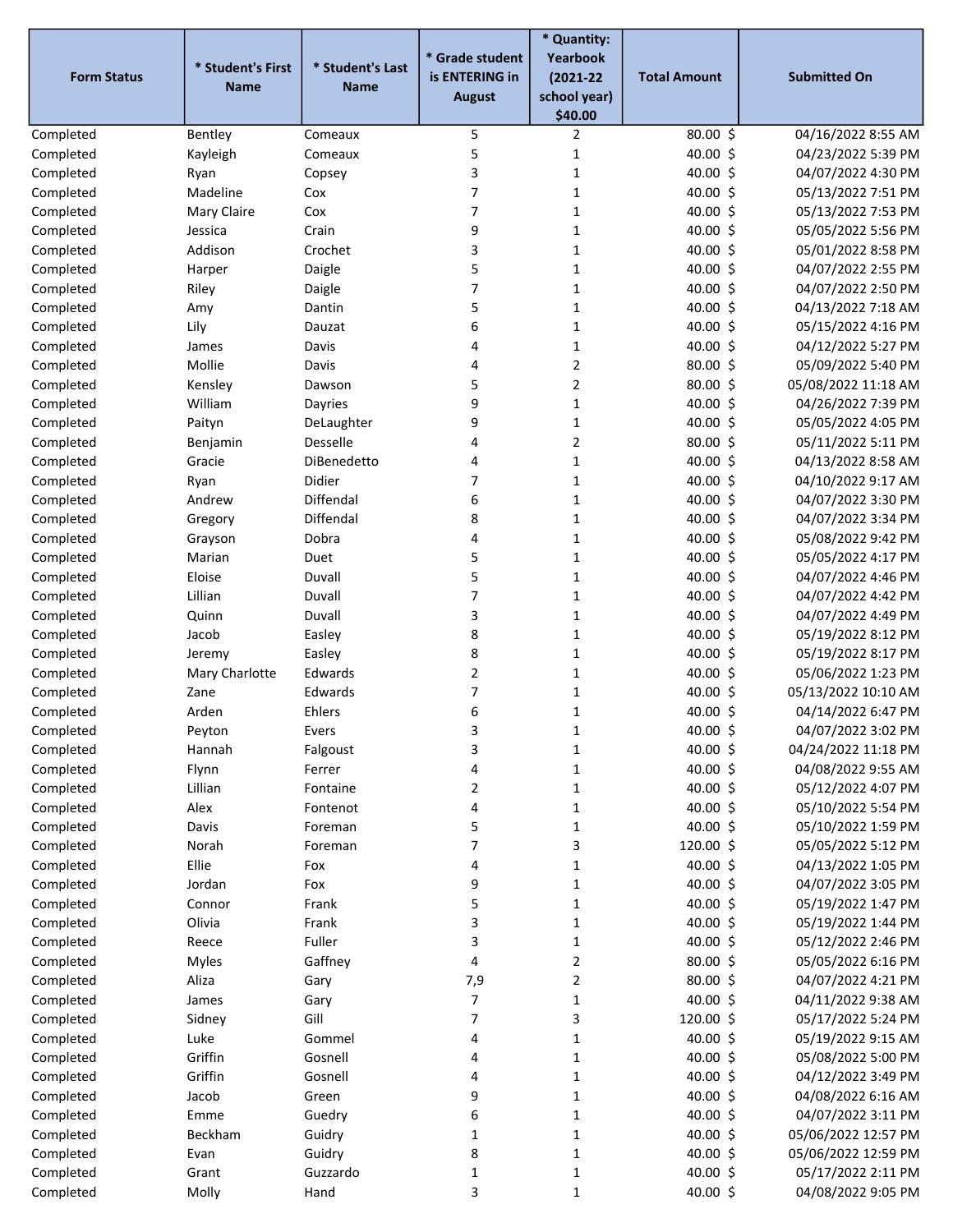|                    |                   |                  |                 | * Quantity:             |                     |                     |
|--------------------|-------------------|------------------|-----------------|-------------------------|---------------------|---------------------|
|                    | * Student's First | * Student's Last | * Grade student | Yearbook                |                     |                     |
| <b>Form Status</b> | <b>Name</b>       | <b>Name</b>      | is ENTERING in  | $(2021 - 22)$           | <b>Total Amount</b> | <b>Submitted On</b> |
|                    |                   |                  | <b>August</b>   | school year)<br>\$40.00 |                     |                     |
| Completed          | Alexandra         | Hannan           | К               | 1                       | 40.00 \$            | 04/30/2022 8:52 AM  |
| Completed          | Andrew            | Harbin           | 8               | $\overline{2}$          | 80.00 \$            | 04/08/2022 11:08 AM |
| Completed          | Caroline          | Hartung          | 3               | $\mathbf 1$             | 40.00 \$            | 05/05/2022 4:55 PM  |
| Completed          | Ella              | Hebert           | 9               | 1                       | 40.00 \$            | 04/18/2022 3:14 PM  |
| Completed          | William           | Hebert           | $\mathbf{1}$    | 1                       | 40.00 \$            | 04/13/2022 1:58 PM  |
| Completed          | Henry             | Hollenbeck       | 4               | 1                       | 40.00 \$            | 05/20/2022 6:57 AM  |
| Completed          | Reed              | <b>Hollis</b>    | 3               | 1                       | 40.00 \$            | 04/25/2022 10:12 AM |
| Completed          | Michael Steele    | Holman           | 3               | 1                       | 40.00 \$            | 05/06/2022 5:59 PM  |
| Completed          | Elizabeth         | Howland          | 5               | $\mathbf 1$             | 40.00 \$            | 04/07/2022 3:39 PM  |
| Completed          | William           | Howland          | $\overline{2}$  | $\mathbf 1$             | 40.00 \$            | 04/07/2022 3:43 PM  |
| Completed          | Riley             | Hubble           | К               | $\mathbf 1$             | 40.00 \$            | 04/18/2022 9:46 PM  |
| Completed          | Collyns           | Hutchinson       | К               | $\mathbf 1$             | 40.00 \$            | 04/11/2022 5:20 PM  |
| Completed          | Patrick           | Huynh            | 9               | 1                       | 40.00 \$            | 05/05/2022 5:21 PM  |
| Completed          | Grant             | Isemann          | $\mathbf{1}$    | 1                       | 40.00 \$            | 05/18/2022 4:31 PM  |
| Completed          | Gianna            | Jacomine         | $\overline{2}$  | $\mathbf 1$             | 40.00 \$            | 04/21/2022 4:16 PM  |
| Completed          | Kellan            | Jenny            | $\overline{2}$  | 1                       | 40.00 \$            | 04/20/2022 8:16 AM  |
| Completed          | Beau              | Johnstone        | 5               | $\mathbf{1}$            | 40.00 \$            | 05/13/2022 9:10 AM  |
| Completed          | Knox              | Juneau           | $\overline{7}$  | $\mathbf 1$             | 40.00 \$            | 05/11/2022 9:20 PM  |
| Completed          | Mason             | Juneau           | 6               | $\overline{2}$          | 80.00 \$            | 04/07/2022 3:56 PM  |
| Completed          | <b>EMMA</b>       | <b>KELLER</b>    | 4               | $\mathbf 1$             | 40.00 \$            | 04/08/2022 5:26 AM  |
| Completed          | James             | Kidd             | 3               | 1                       | 40.00 \$            | 05/06/2022 11:31 AM |
| Completed          | Aiden             | LaBorde          | 3               | $\mathbf{1}$            | 40.00 \$            | 05/02/2022 11:23 AM |
| Completed          | Asher             | LaBorde          | 1               | 1                       | 40.00 \$            | 05/02/2022 11:25 AM |
| Completed          | Anna              | Lacombe          | 6               | 1                       | 40.00 \$            | 04/07/2022 4:33 PM  |
| Completed          | Ainsley           | Lagarde          | 9               | $\mathbf{1}$            | 40.00 \$            | 04/07/2022 4:41 PM  |
| Completed          | Claire            | Lagarde          | 5               | 1                       | 40.00 \$            | 05/10/2022 8:18 AM  |
| Completed          | Reese             | Lagarde          | $\mathbf 1$     | $\mathbf 1$             | 40.00 \$            | 05/10/2022 8:06 AM  |
| Completed          | Nash              | Landry           | $\mathbf 1$     | $\mathbf 1$             | 40.00 \$            | 04/27/2022 5:30 PM  |
| Completed          | Lillian           | LaRose           | 6               | $\mathbf 1$             | 40.00 \$            | 05/05/2022 10:23 PM |
| Completed          | Austin            | Lato             | 4               | $\mathbf{1}$            | 40.00 \$            | 04/25/2022 1:04 AM  |
| Completed          | Austin            | Lato             | 7               | 1                       | 40.00 \$            | 04/08/2022 8:02 AM  |
| Completed          | Blaise            | Lato             |                 | 1                       | $40.00\,$ \$        | 04/25/2022 1:01 AM  |
| Completed          | Blaise            | Lato             | 7               | 1                       | 40.00 \$            | 04/08/2022 7:59 AM  |
| Completed          | Anna Juliet       | LeBlanc          | 9               | $\mathbf 1$             | 40.00 \$            | 04/24/2022 9:56 PM  |
| Completed          | Lexi              | LeBlanc          | 4               | $\mathbf{1}$            | 40.00 \$            | 04/13/2022 2:26 PM  |
| Completed          | Lucas             | LeBlanc          | 1               | $\mathbf 1$             | 40.00 \$            | 04/13/2022 2:28 PM  |
| Completed          | Martin            | LeBlanc          | 5               | $\mathbf{1}$            | 40.00 \$            | 04/24/2022 10:02 PM |
| Completed          | Gia               | Link             | $\overline{2}$  | $\mathbf 1$             | 40.00 \$            | 05/16/2022 2:24 PM  |
| Completed          | Gracie            | Link             | 6               | $\mathbf{1}$            | 40.00 \$            | 05/16/2022 2:18 PM  |
| Completed          | Brynn             | Lott             | 4               | $\mathbf{1}$            | 40.00 \$            | 05/02/2022 6:44 PM  |
| Completed          | Alyssa            | Loya             | 8               | $\mathbf{1}$            | 40.00 \$            | 05/08/2022 3:28 PM  |
| Completed          | Connor            | Luke             | 8               | $\mathbf{1}$            | 40.00 \$            | 05/12/2022 8:48 AM  |
| Completed          | Ethan             | Luke             | 5               | $\mathbf 1$             | 40.00 \$            | 05/12/2022 8:53 AM  |
| Completed          | Piper             | Lyon             | 9               | $\overline{2}$          | 80.00\$             | 05/13/2022 7:25 AM  |
| Completed          | Preston           | Marino           | 3               | $\mathbf 2$             | 80.00 \$            | 04/13/2022 10:05 AM |
| Completed          | Michael           | Marrero          | 5               | $\mathbf 1$             | 40.00 \$            | 05/06/2022 6:49 AM  |
| Completed          | Ava               | Martin           | 6               | $\mathbf{1}$            | 40.00 \$            | 05/01/2022 9:44 PM  |
| Completed          | Sadie             | Martin           | 3               | $\mathbf{1}$            | 40.00 \$            | 05/01/2022 9:48 PM  |
| Completed          | Vivian            | Martin           | 6               | $\mathbf{1}$            | 40.00 \$            | 04/07/2022 3:29 PM  |
| Completed          | Preston           | Matto            | $\overline{2}$  | $\overline{2}$          | 80.00\$             | 04/20/2022 3:14 PM  |
| Completed          | Carter            | Mayeux           | $\overline{2}$  | $\mathbf 1$             | 40.00 \$            | 04/14/2022 4:41 PM  |
| Completed          | Kyle              | McDaniel         | $\overline{7}$  | $\mathbf 1$             | 40.00 \$            | 04/07/2022 4:07 PM  |
| Completed          | Cole              | McLellan         | 8               | $\mathbf 1$             | 40.00 \$            | 05/08/2022 4:30 PM  |
| Completed          | Cole              | McLellan         | 8               | $\mathbf{1}$            | 40.00 \$            | 04/07/2022 4:03 PM  |
| Completed          | Jack              | McLemore         | $\overline{2}$  | 1                       | 40.00 \$            | 04/07/2022 2:50 PM  |
| Completed          | Addison           | Medine           | $\overline{7}$  | $\mathbf 1$             | 40.00 \$            | 05/12/2022 2:00 PM  |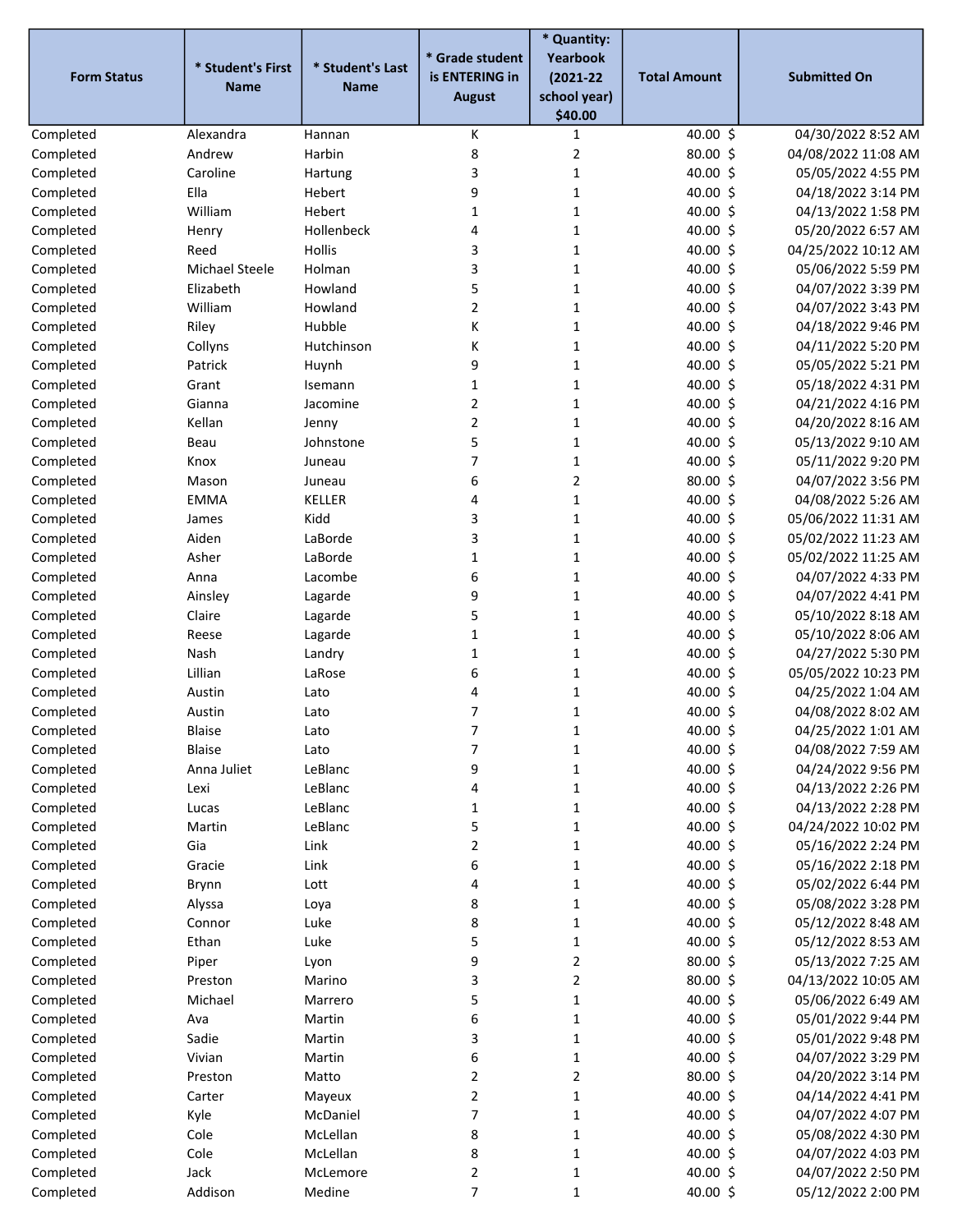|                    |                   |                  |                                   | * Quantity:               |                     |                     |
|--------------------|-------------------|------------------|-----------------------------------|---------------------------|---------------------|---------------------|
| <b>Form Status</b> | * Student's First | * Student's Last | * Grade student<br>is ENTERING in | Yearbook<br>$(2021 - 22)$ | <b>Total Amount</b> | <b>Submitted On</b> |
|                    | <b>Name</b>       | <b>Name</b>      | <b>August</b>                     | school year)              |                     |                     |
|                    |                   |                  |                                   | \$40.00                   |                     |                     |
| Completed          | Taylor            | Melancon         | 3                                 | 2                         | $80.00$ \$          | 05/12/2022 2:44 PM  |
| Completed          | Asher             | Michelli         | 5                                 | $\mathbf{1}$              | 40.00 \$            | 04/07/2022 2:54 PM  |
| Completed          | Elijah            | Michelli         | $\mathbf{1}$                      | $\mathbf{1}$              | 40.00 \$            | 04/07/2022 2:59 PM  |
| Completed          | Natalie           | Michelli         | 9                                 | $\mathbf{1}$              | 40.00 \$            | 05/19/2022 3:15 PM  |
| Completed          | Natalie           | Michelli         | 9                                 | 1                         | 40.00 \$            | 04/14/2022 11:20 PM |
| Completed          | Chloe             | Midgett          | 4                                 | 1                         | 40.00 \$            | 04/07/2022 6:22 PM  |
| Completed          | Caylee            | Milazzo          | 9                                 | $\mathbf{1}$              | 40.00 \$            | 04/25/2022 5:08 PM  |
| Completed          | Abram             | Millet           | 4                                 | $\mathbf{1}$              | 40.00 \$            | 04/19/2022 11:49 AM |
| Completed          | Thomas            | Mims             | 7                                 | $\mathbf{1}$              | 40.00 \$            | 05/19/2022 12:42 PM |
| Completed          | Karley            | Mondrick         | 9                                 | $\mathbf{1}$              | 40.00 \$            | 05/10/2022 6:26 AM  |
| Completed          | Allie             | Montelepre       | $\mathbf{1}$                      | $\mathbf{1}$              | 40.00 \$            | 04/07/2022 5:18 PM  |
| Completed          | Lexi              | Montelepre       | 6                                 | $\mathbf{1}$              | 40.00 \$            | 04/07/2022 5:22 PM  |
| Completed          | Knox              | Nguyen           | $\overline{2}$                    | 1                         | 40.00 \$            | 05/15/2022 5:20 PM  |
| Completed          | Caroline          | Nizzo            | 8                                 | 1                         | 40.00 \$            | 05/05/2022 1:32 PM  |
| Completed          | Ava               | Norris           | $\overline{7}$                    | $\mathbf 1$               | 40.00 \$            | 05/07/2022 8:41 AM  |
| Completed          | Vivienne          | Noto             | 6                                 | 1                         | 40.00 \$            | 05/05/2022 6:35 PM  |
| Completed          | Vivienne          | Noto             | 6                                 | 1                         | 40.00 \$            | 04/14/2022 5:31 PM  |
| Completed          | Sydney            | Olsen            | 4                                 | $\mathbf 1$               | 40.00 \$            | 05/12/2022 1:17 PM  |
| Completed          | Cristy            | Otalora          | 2                                 | $\mathbf 1$               | 40.00 \$            | 04/19/2022 7:50 PM  |
| Completed          | Reese             | Ourso            | 9                                 | $\overline{2}$            | 80.00\$             | 05/09/2022 1:39 PM  |
| Completed          | Reese             | Ourso            | 9                                 | $\mathbf{1}$              | 40.00 \$            | 05/05/2022 3:54 PM  |
| Completed          | Noah              | Pacosz           | 4                                 | 1                         | 40.00 \$            | 04/13/2022 10:22 AM |
| Completed          | Emma              | Painter          | 8                                 | 1                         | 40.00 \$            | 04/27/2022 1:35 PM  |
| Completed          | Hunter            | Perry            | 4                                 | 1                         | 40.00 \$            | 04/07/2022 2:55 PM  |
| Completed          | Jacob             | Peterson         | 1                                 | 1                         | 40.00 \$            | 05/13/2022 9:11 PM  |
| Completed          | <b>Brady</b>      | Pitre            | 7                                 | $\mathbf 1$               | 40.00 \$            | 05/08/2022 6:36 PM  |
| Completed          | <b>Brady</b>      | Pitre            | 7                                 | $\mathbf{1}$              | 40.00 \$            | 04/19/2022 7:15 PM  |
| Completed          | Logan             | Pitts            | 6                                 | $\mathbf{1}$              | 40.00 \$            | 04/25/2022 3:33 PM  |
| Completed          | Anthony           | Polito           | 3                                 | $\mathbf{1}$              | 40.00 \$            | 04/15/2022 2:04 PM  |
| Completed          | Cameron           | Raacke           | 8                                 | 1                         | 40.00 \$            | 05/12/2022 7:52 PM  |
| Completed          | Mackenzie         | Raacke           | 4                                 | $\mathbf{1}$              | 40.00 \$            | 05/12/2022 7:48 PM  |
| Completed          | Charlotte         | Rentz            | 1                                 | 1                         | 40.00 \$            | 05/13/2022 10:48 PM |
| Completed          | Emily             | Richard          | K                                 | 3                         | 120.00 \$           | 04/28/2022 3:09 PM  |
| Completed          | Chase             | Richardson       | 2                                 | $\mathbf 1$               | 40.00 \$            | 04/07/2022 4:23 PM  |
| Completed          | Madeline          | Richardson       | 4                                 | $\overline{2}$            | 80.00\$             | 04/19/2022 8:28 AM  |
| Completed          | Elena             | Rico             | 4                                 | $\mathbf{1}$              | 40.00 \$            | 04/07/2022 2:57 PM  |
| Completed          | Ethan             | Rieken           | 2                                 | $\mathbf{1}$              | 40.00 \$            | 05/09/2022 9:35 AM  |
| Completed          | Ethan             | Rieken           | 2                                 | $\mathbf{1}$              | 40.00 \$            | 04/17/2022 7:46 AM  |
| Completed          | Ethan             | Rieken           | $\overline{2}$                    | $\mathbf{1}$              | 40.00 \$            | 04/08/2022 7:15 PM  |
| Completed          | Camille           | Riley            | 6                                 | $\mathbf{1}$              | 40.00 \$            | 04/24/2022 2:03 PM  |
| Completed          | Cooper            | Riley            | $\overline{\mathbf{c}}$           | $\mathbf{1}$              | 40.00 \$            | 04/24/2022 2:06 PM  |
| Completed          | Donald            | Riley IV         | 2                                 | $\mathbf{1}$              | 40.00 \$            | 04/07/2022 3:48 PM  |
| Completed          | Anna Marie        | Robertson        | 3                                 | $\mathbf 1$               | 40.00 \$            | 04/26/2022 6:29 PM  |
| Completed          | Carson            | Rome             | $\mathbf 1$                       | $\mathbf 1$               | 40.00 \$            | 05/02/2022 5:17 PM  |
| Completed          | Vivian            | Rothkamm         | $\overline{7}$                    | $\mathbf 2$               | 80.00\$             | 05/15/2022 4:32 PM  |
| Completed          | Daniel            | Roubique         | 7                                 | $\mathbf 1$               | 40.00 \$            | 04/23/2022 10:27 PM |
| Completed          | Kyleigh           | Russo            | 5                                 | $\mathbf 1$               | 40.00 \$            | 04/08/2022 8:03 AM  |
| Completed          | Ethan             | Schillage        | K                                 | $\mathbf 1$               | 40.00 \$            | 05/05/2022 3:38 PM  |
| Completed          | Cole              | Schreiner        | 8                                 | $\mathbf{1}$              | 40.00 \$            | 05/14/2022 6:10 PM  |
| Completed          | Dylan             | Schreiner        | 1                                 | $\mathbf{1}$              | 40.00 \$            | 05/14/2022 6:07 PM  |
| Completed          | Lincoln           | Short            | 6                                 | $\mathbf 1$               | 40.00 \$            | 05/02/2022 9:17 AM  |
| Completed          | Kingston          | Simon            | 6                                 | $\mathbf 1$               | 40.00 \$            | 05/06/2022 7:47 AM  |
| Completed          | James             | Smith            | 2                                 | $\mathbf{1}$              | 40.00 \$            | 05/19/2022 9:14 AM  |
| Completed          | Mackenzie         | Smith            | 5                                 | $\mathbf{1}$              | 40.00 \$            | 05/19/2022 9:17 AM  |
| Completed          | Brody             | Soileau          | 2                                 | $\mathbf{1}$              | 40.00 \$            | 04/15/2022 11:26 AM |
| Completed          | Haley             | Southard         | 9                                 | $\mathbf{1}$              | 40.00 \$            | 04/08/2022 8:20 AM  |